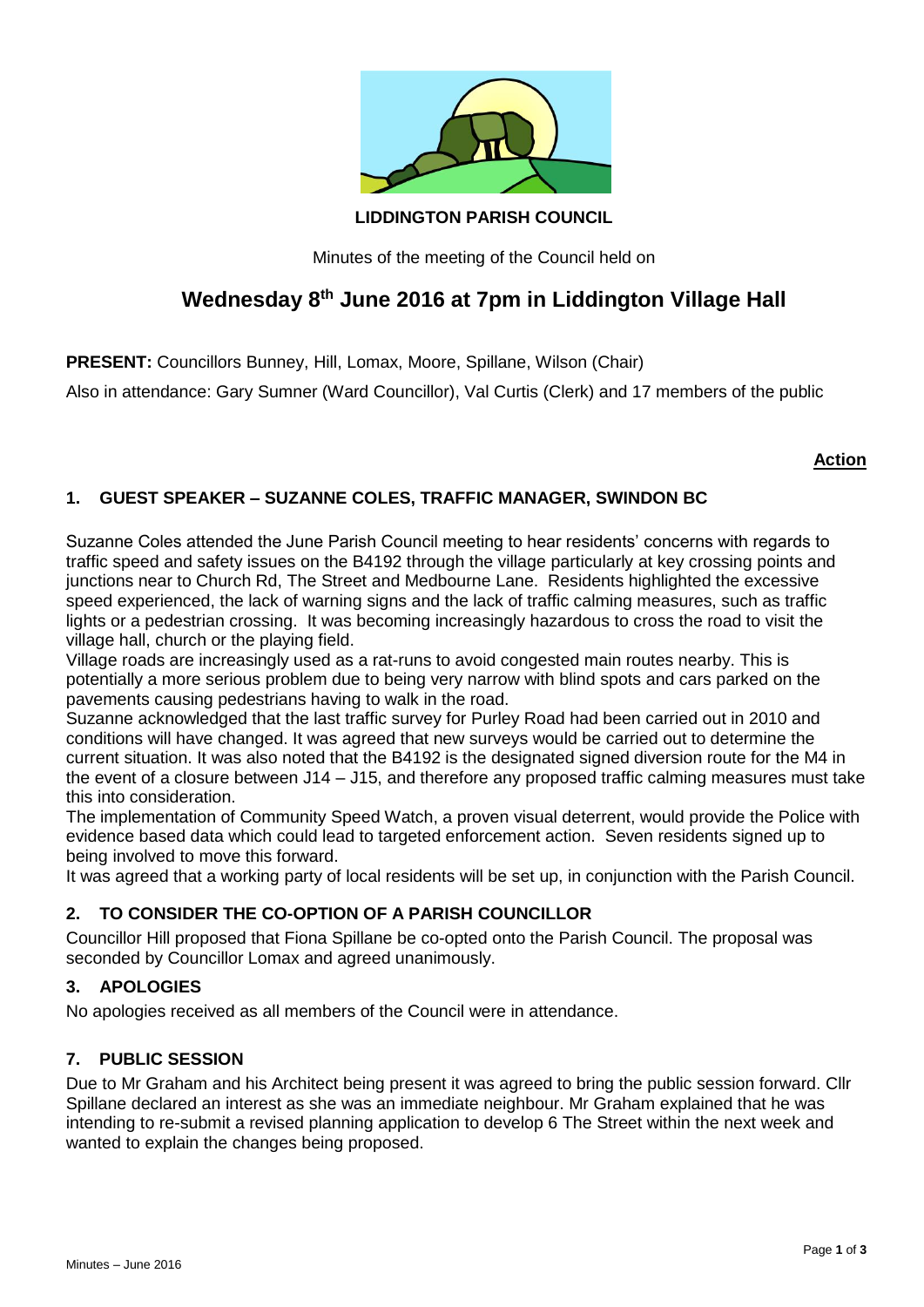# **4. DECLARATIONS OF INTEREST**

Cllr Lomax declared an interest as Parish Council's representative on the Village Hall committee. Cllr Hill declared an interest as a member of the Village Hall Committee.

# **5. MINUTES OF PREVIOUS MEETING**

**Resolved:** The Minutes of the Full Council meeting held on 11<sup>th</sup> May 2016 were approved and signed as a true record after a small amendment was made to the Ward Councillor Report

## **6. MATTERS ARISING**

Cllr Wilson advised that he had visited Lloyds Bank with the Clerk to facilitate the additional signatories

## **8. PLANNING MATTERS**

#### **(a) To consider any planning applications: -**

**Application:** S/16/0951 **Location:** 35 Purley Road, Liddington

**Proposal:** Erection of 2 storey side and rear extensions

All Councillors were asked to send any comments to the Clerk for a response to be provided

## **(b) Proposed conversion of footpaths to cycle track**

Part of Footpath 12 in the parish of Liddington

A response will be sent requesting if there is any segregation for the cyclists and pedestrians for health and safety reasons CLERK

## **9. WARD COUNCILLOR REPORT**

Gary Sumner informed the council that as yet no response had been received with regards to the alternative bus service.

A meeting was being held on Tuesday  $14<sup>th</sup>$  June with the transport planners to look at what was needed for the Ridgeway villages as priorities have changed due to the NEV.

Parishing – further consultation was planned for the coming months to answer residents' questions and address concerns raised. Full details can be viewed on SBC website.

## **10. VILLAGE MATTERS**

#### **(a) To agree tasks for the Lengthsman to undertake this month**

It was noted that Mark Reynolds was still to respond

#### **(b) To further determine if the Parish Council wishes to explore potential services transfers from the Borough Council**

A further meeting had been held with Kirsty Cole. Cllrs Wilson, Hill, Bunney and Lomax would carry out a site visit on Tuesday 14<sup>th</sup> June to confirm the areas that the Parish Council would be willing to take responsibility for.

#### **11. FINANCE**

## **(a) Invoices**

It was **resolved** to approve payment of the following:

- WALC Swindon Area Committee 2016/17 £14.50
- Liddington Village Hall Invoice 016/8008 Room hire £30.00

## **(b) Liddington Queen's 90th birthday celebration**

It was **resolved** to approve donation of mementos (mugs for village children) for the Liddington Queen's 90<sup>th</sup> birthday celebration on 11<sup>th</sup> June

## **(c) Annual Return**

It was **resolved** to approve and sign:

• Section 1 – Annual Governance statement 2015/16